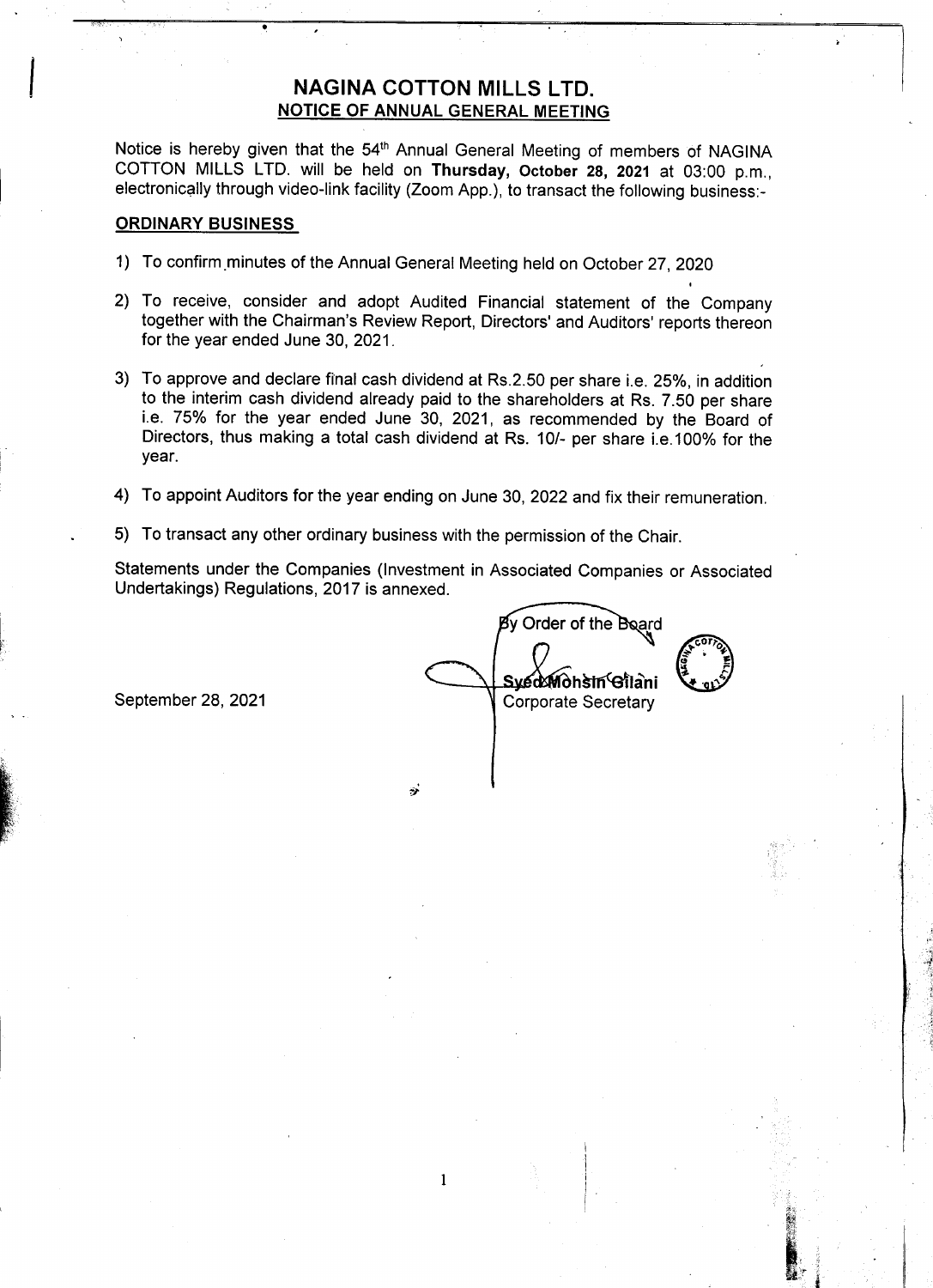## NOTES:

 $\mathbf{I}_{\mathbf{r}}$ 

1) The share transfer books for ordinary shares of the Company will be closed from Friday, October 22, 2021 to Thursday, October 28, 2021 (both days inclusive). Valid transfer(s) received in order by our Share Registrar, Mis Hameed Majeed Associates (Pvt.) Limited, 5th Floor, Karachi Chambers, Hasrat Mohani Road, Karachi by the close of business on Thursday, October 21, 2021 will be in time to be passed for payment of dividend to the transferee(s).

 $\frac{1}{2}$  ,  $\frac{1}{2}$  ,  $\frac{1}{2}$  ,  $\frac{1}{2}$  ,  $\frac{1}{2}$  ,  $\frac{1}{2}$  ,  $\frac{1}{2}$  ,  $\frac{1}{2}$  ,  $\frac{1}{2}$  ,  $\frac{1}{2}$  ,  $\frac{1}{2}$  ,  $\frac{1}{2}$  ,  $\frac{1}{2}$  ,  $\frac{1}{2}$  ,  $\frac{1}{2}$  ,  $\frac{1}{2}$  ,  $\frac{1}{2}$  ,  $\frac{1}{2}$  ,  $\frac{1$ 

- 2) A member entitled to attend and vote at the General Meeting is entitled to appoint another member as proxy. Proxies, in order to be effective, must be received at the Company's registered office not less than forty-eight (48) hours before the time of meeting. Members through CDC appointing proxies must attach attested copy of their Computerized National Identity Card (CNIC) with the proxy form.
- 3) The shareholders through CDC, who wish to attend the Annual General Meeting are requested to please bring, original CNIC with copy thereof duly attested by their bankers, account number and participant I.D number for identification purpose.
- 4) In case of corporate entity, certified copy of the Board of Directors' resolution / power of attorney with specimen signature shall be submitted (unless it has been provided earlier) along with proxy form of the Company.
- .5) Due to the current COVID-19 situation and directives of the Securities and Exchange Commission of Pakistan (SECP) vide its circular No.4 of 2021 dated Due to the current COVID-19 situation and directives of the Securities and<br>Exchange Commission of Pakistan (SECP) vide its circular No.4 of 2021 dated<br>February 15, 2021 and subsequent Circular No.6 of 2021 dated March 03, requiring listed companies to modify their usual planning for holding the general meetings. The Company prioritizing the well-being of its shareholders, directors and employees requests the members to participate in the AGM virtually through video-link only.

The entitled shareholders interested in attending the Annual General Meeting (AGM) through Zoom ("Zoom" which can be downloaded from Google Play or Apple App Store) are requested to get themselves registered with the Company Secretary office at least 48 hours before the time of holding AGM at naginaagm21@nagina.com by providing the following details:

| Name of Shareholder | CNIC<br>Number. | Folio<br>Number. | Cell Number. | <b>Email Address</b> |
|---------------------|-----------------|------------------|--------------|----------------------|
|                     |                 |                  |              |                      |

Upon receipt of the above information from interested shareholders, the Company will send the login details to their email addresses.

On the AGM day, the shareholders will be able to login and participate in the AGM proceedings through their smartphone or computer devices from any convenient location.

Shareholders can also provide their comments and questions for the agenda items of the AGM at the email address nagina-agm21@nagina.com.

; i

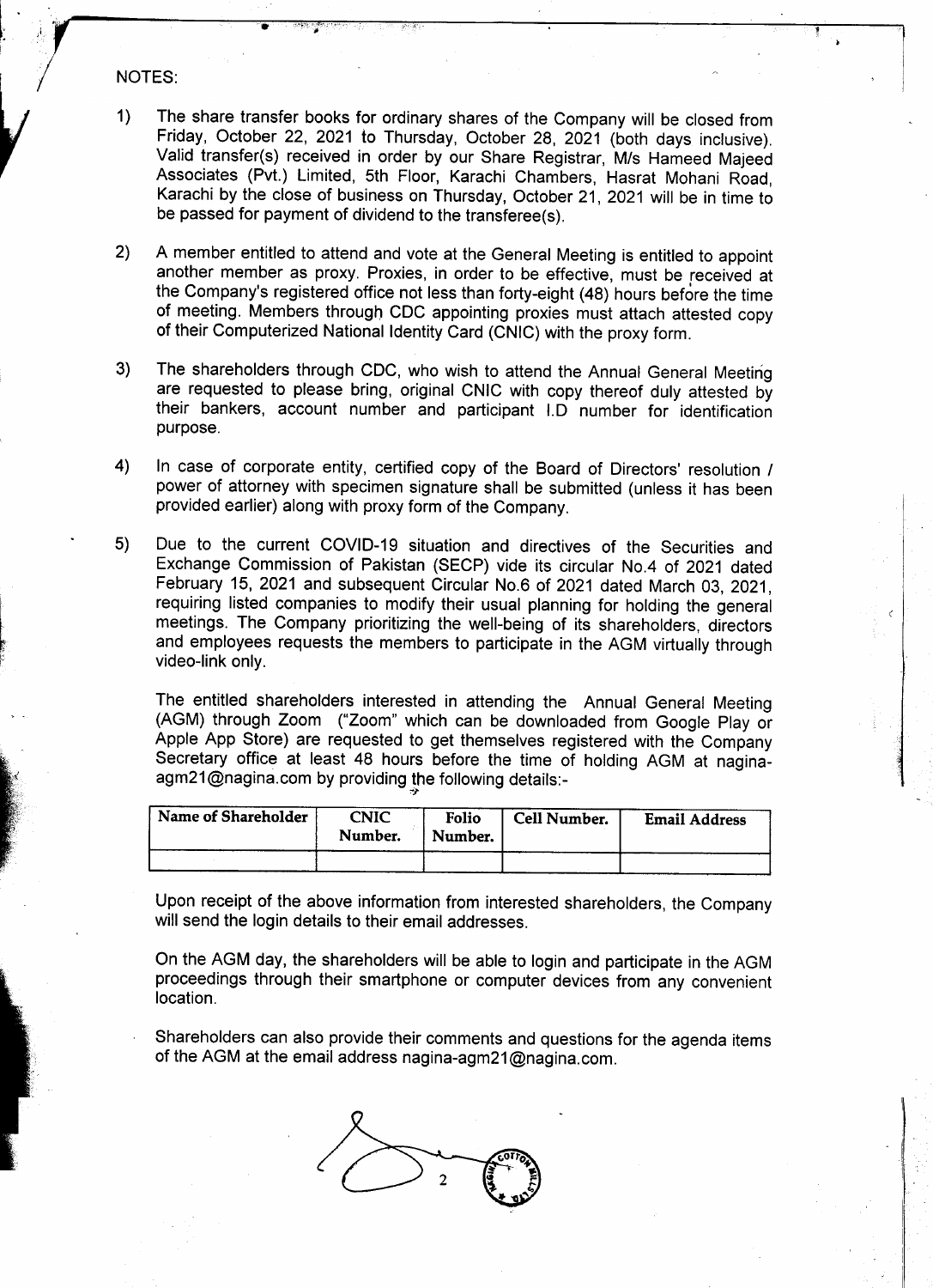$6)$ In accordance with the provisions of Section 242 of the Companies Act, 2017 and Companies (Distribution of Dividends) Regulation 2017, it is mandatory for a listed company to pay cash dividend to its shareholders only through electronic mode directly into their bank account designated by the entitled shareholders instead of issuing physical dividend warrants. Therefore, shareholders are requested to provide the particulars relating to name, folio number, bank account number, IBAN Number, title of account and complete mailing address of the bank directly to the Company's Share Registrar in case of physical shareholders and directly to the relevant Participant / CDC Investor Account Service in case of maintaining shareholding under Central Depository System (CDS).

In case of non-receipt of above information, the dividend shall be withheld. In case of non-receipt of above information, the dividend shall be withheld.

shareholding under Central Depository System (CDS).

- 7) The rates of deduction of income tax from dividend payments under Section 150 of  $\mathcal{L}_\mathrm{max}$  Tax  $\mathcal{L}_\mathrm{max}$  or  $\mathcal{L}_\mathrm{max}$  shall be as follows:
	- i) Rate of Withholding Income Tax deduction for the persons whose names are appearing on ATL. 15% where  $\mathcal{L}_{\mathcal{A}}$  is a transformation on  $\mathcal{L}_{\mathcal{A}}$  that is a transformation on  $\mathcal{A}_{\mathcal{A}}$
	- ii) Rate of Withholding Income Tax deduction for the persons whose names are not appearing on ATL. 30% where  $\mathcal{L}_{\mathcal{A}}$  is a transformation on  $\mathcal{A}$  TL. 30% and A TL. 30% are not appearing on  $\mathcal{A}$

To enable the company to make tax deduction on the amount of cash dividend  $@$  15% instead of 30%, shareholders whose names are not appearing on Active Taxpayers' List (ATL) available on the website of FBR are advised to immediately make sure that their names are entered in ATL, otherwise tax on their cash dividend will be deducted  $@30\%$  instead of 15%. their cash dividend will be deducted @ 30% instead of 15%.

Further, according to clarification received from Federal Board of Revenue (FBR). withholding tax will be determined separately on "Filer/ Non-Filer" status of principal shareholder as well as joint-holders (s) based on their shareholding proportions, in case of joint accounts. In this regard all shareholders who hold shares jointly are requested to provide shareholding proportions of principal shareholder and joint-holder(s) in respect of shares held by them to our Share Registrar, in writing, within 10 days of this notice, otherwise it will be assumed that the shares are equally held by principal shareholder and joint-holder(s). the shares are equally held by principal shareholder and joint-holder(s).

- Individual Members who have not vet submitted a copy of their valid Computerized  $8)$ Identity Card (CNIC) to the Company are once again requested to send a copy of their valid CNIC at the earliest directly to the office of Share Registrar of the Company, M/s. Hameed Majeed Associates (Pvt) Ltd., 5th Floor, Karachi Chambers, Hasrat Mohani Road, Karachi. Corporate Members are requested to provide their National Tax Number (NTN) and folio number thereon while sending the copies to the Share Registrar of the Company. In case of non-receipt of the copy of a valid CNIC or NTN (as the case may be), the Company would be unable to comply with the requirements of the Companies Act, 2017 and SROs issued there under.
- 9) Shareholders are requested to contact the Registered Office of the Company or the Share Registrar, M/s Hameed Majeed Associates (Pvt.) Limited, 5th Floor, Karachi Chambers, Hasrat Mohani Road, Karachi for collection of their unclaimed shares / unpaid dividend which they have not received due to any reasons. shares I unpaid dividend which they have not received due to any reasons. I
- $10)$ The financial statements for the year ended June 30, 2021 shall be uploaded on the Company's website www.nagina.com twenty-one days prior to the date of holding of annual general meeting.



11111111..:

!<br>!

.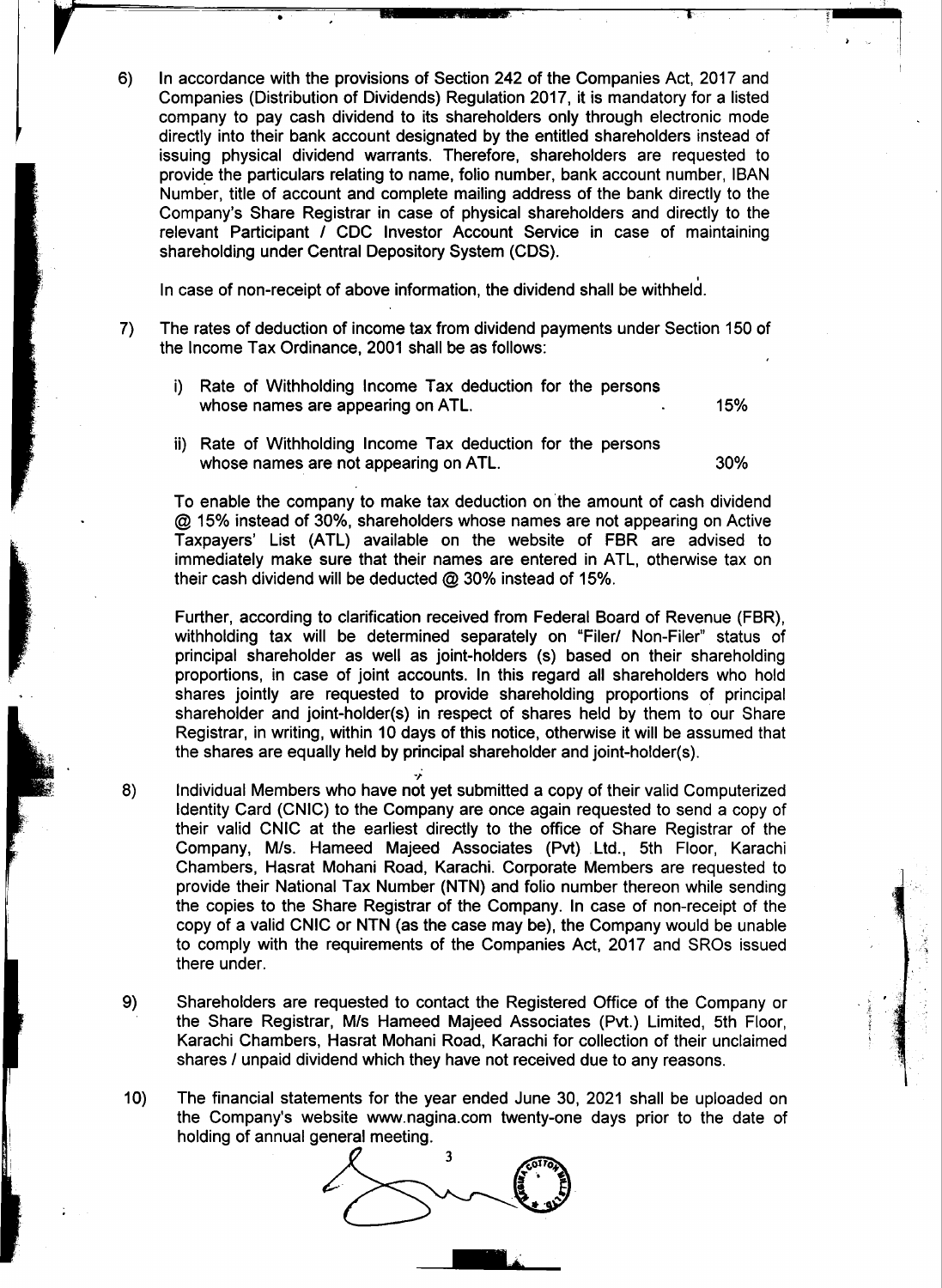11) Pursuant to SECP Notification S.R.O. 787(I)/ 2014 dated September 8, 2014, members may inform the Company to receive the Audited Financial Statements and notices through e-mail by submitting Standard Request Form available on Company's website.

I.' I

" --

r .

.

~  $\epsilon$  $^{\circ}$ ~ P

- 12) Members can exercise their right to demand a poll subject to meeting requirements of Section 143 -145 of Companies Act, 2017 and applicable clauses of Companies (Postal Ballot) Regulations 2018.
- 13) If the Company receives consent from the members holding at least 10% shareholding residing in a city, to participate in the meeting through video-link at least 07 days prior to date of the meeting, the Company will arrange facility of video-link in that city subject to availability of such facility in that city.
- 14) As per Section 72 of the Companies Act, 2017, every existing listed company shall be required to replace its physical shares with book-entry form in a manner as may be specified and from the date notified by the Commission, within a period not exceeding four years from the commencement of this Act, i.e. May 30, 2017.

The shareholders having physical shareholding are encouraged to open COC subaccount with any of the brokers or Investor Account directly with COC to place their physical shares into scrip less form, this will facilitate them in many ways, including safe custody and sale of shares, any time they want, as the trading of physical .shares is not permitted as per existing regulations of the Pakistan Stock Exchange Ltd.

15) Members are requested to promptly notify the Company of any change in their registered address.



.